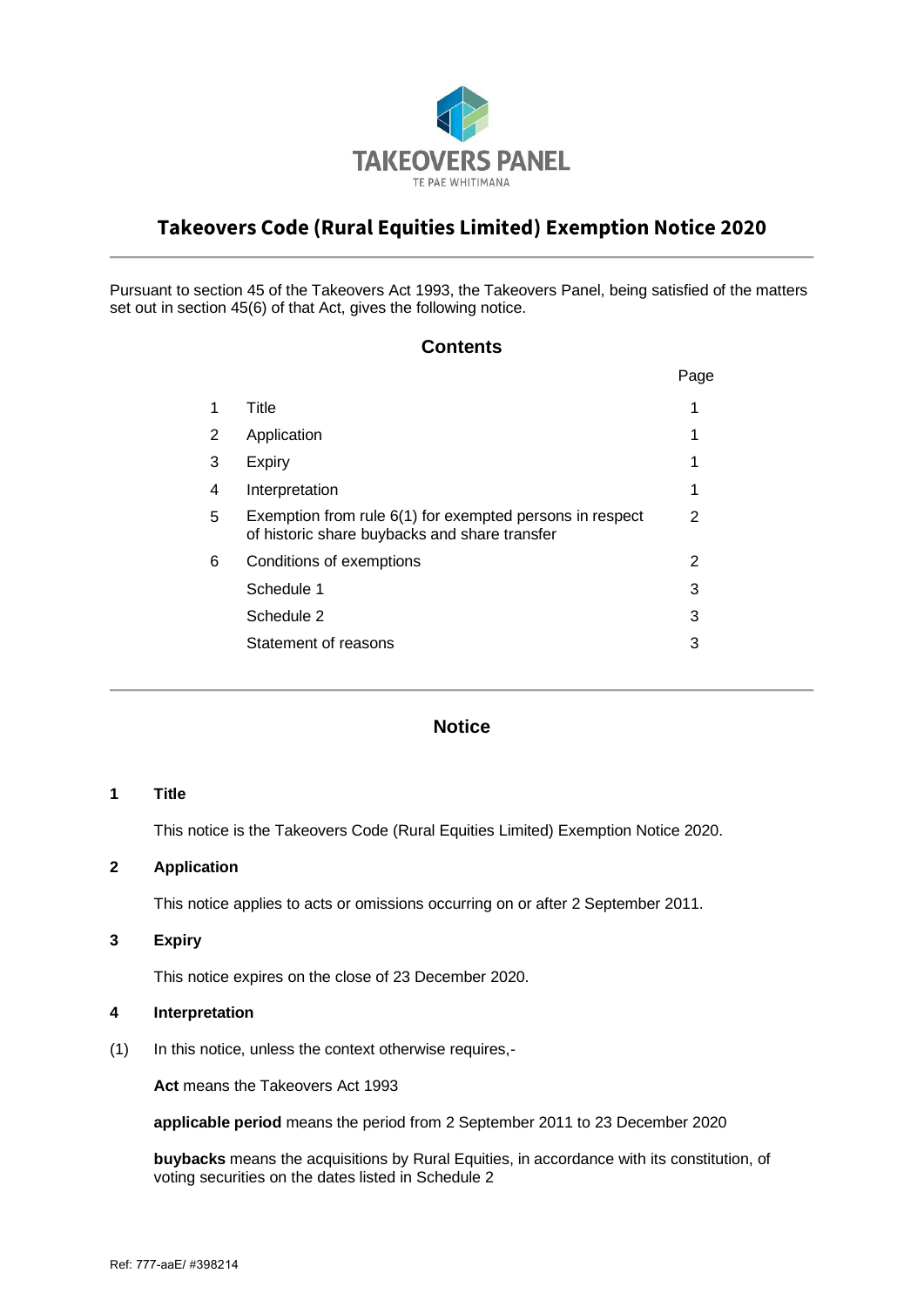20 20 20 20 21

**Code** means the Takeovers Code under the Act

**control percentage** means the percentage of voting securities that a person holds or controls

**relevant holders or controllers** means the persons listed in Schedule 1

**Rural Equities** means Rural Equities Limited

**Panel** means the Takeovers Panel

**share transfer** means the transfer on 30 June 2014 by way of distribution by the trustees of the Ashfield Trust to Sir Selwyn John Cushing, as beneficiary of the trust, of 85,673 voting securities

**voting security** means a voting security in Rural Equities

- (2) In this notice, a reference to a person increasing voting control is a reference to the person becoming the holder or controller of an increased percentage of voting rights in Rural Equities.
- (3) Any term or expression that is defined in the Act or the Code and used, but not defined, it this notice has the same meaning as in the Act or the Code.

#### **5 Exemption from rule 6(1) of Code for the relevant holders or controllers in respect of historic buybacks and share transfer**

- (1) Each of the relevant holders or controllers is exempted from rule 6(1) of the Code in respect of any increase in that person's control percentage resulting from the buybacks.
- (2) Sir Selwyn John Cushing is exempted from rule 6(1) of the Code in respect of the share transfer.

#### **6 Conditions of exemption in clause 5**

The exemption in clause 5 is subject to the conditions that  $-$ 

- (a) each of the relevant holders or controllers (save for each of Sir Selwyn John Cushing and Bevan David Cushing, solely in their capacities as directors and shareholders of H&G Limited) has subsequently decreased its holding or control (as applicable) of voting securities to, or below, the percentage of voting securities held or controlled (as applicable) by that person immediately before the increase in their control percentage resulting from the buybacks and/or the share transfer; and
- (b) any exercise, during the applicable period, by a relevant holder or controller of any of the voting rights comprising the increase in that person's control percentage resulting from the buybacks and/or the share transfer did not affect the outcome of any ordinary or special resolution passed by the shareholders of Rural Equities during the applicable period.

Dated at Auckland this 22nd day of December 2020

[signed]

R A Coupe **Chair**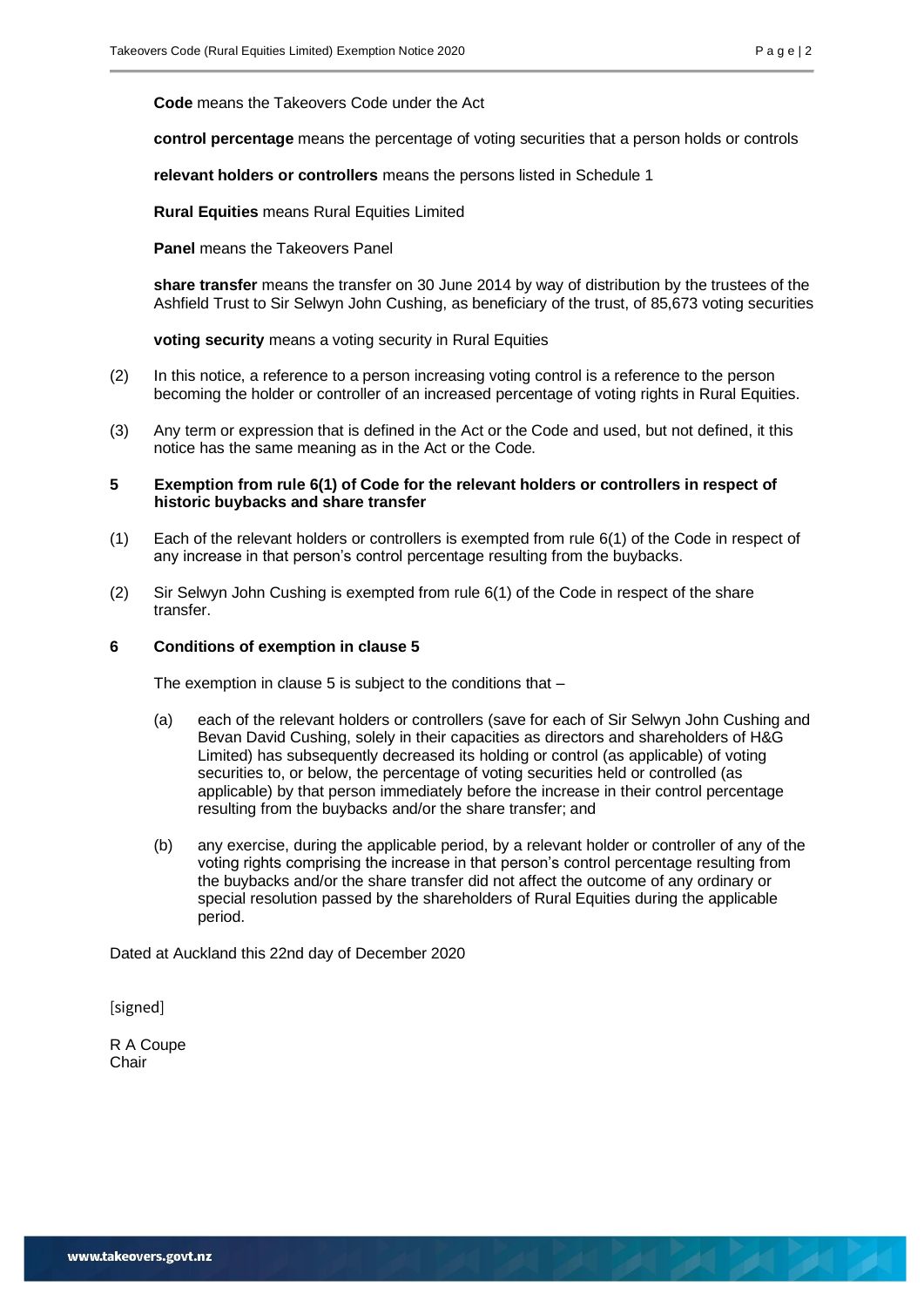# **Schedule 1**

## **Relevant holders or controllers**

Sir Selwyn John Cushing Bevan David Cushing Ben Jonathan Cushing Makowai Limited Ashfield Properties Limited Seajay Securities Limited Fairway Finance Limited Bevan David Cushing and Paul Clothier as trustees of the Ashfield Trust Sir Selwyn John Cushing and Bevan David Cushing as trustees of the KD Cushing Trust

# **Schedule 2**

#### **Date of buybacks**

# **Statement of Reasons**

This notice applies to acts or omissions on or after 2 September 2011 and expires on 23 December 2020.

Rural Equities Limited (**Rural Equities**) is an unlisted Code company.

The notice exempts each of the holders or controllers of voting rights in Rural Equities Limited, named in Schedule 1 (the **Relevant Holders or Controllers**), each of which is related to the Cushing family, from rule 6(1) of the Takeovers Code (the **Code**) in relation to increases in their voting control that resulted from certain share buybacks undertaken by Rural Equities, and a certain transfer of shares in Rural Equities.

H&G Limited was at all relevant times controlled by certain of the Relevant Holders or Controllers and held more than 50% of the voting securities in Rural Equities (the control percentage being between 50.02% and 69.86%).

The Relevant Holders or Controllers and H&G Limited accepted they were, at all relevant times, associates of each other under rule 4(1) of the Code.

Between September 2011 and March 2019, Rural Equities carried out a number of share buybacks (the **Share Buybacks**) in which the Relevant Holders or Controllers (and H&G Limited) did not participate, with the result that each of them increased their control percentage in Rural Equities.

On 30 June 2014, the trustees of the Ashfield Trust made a distribution to the sole beneficiary of that trust, Sir Selwyn John Cushing, by way of a transfer of 85,673 voting securities (0.24%). This caused Sir Selwyn to increase his control percentage in Rural Equities (the **Share Transfer**).

As the Relevant Holders or Controllers (including Sir Selwyn) were associates of each other and H&G Limited, the percentage of voting rights in Rural Equities which each of them held or controlled is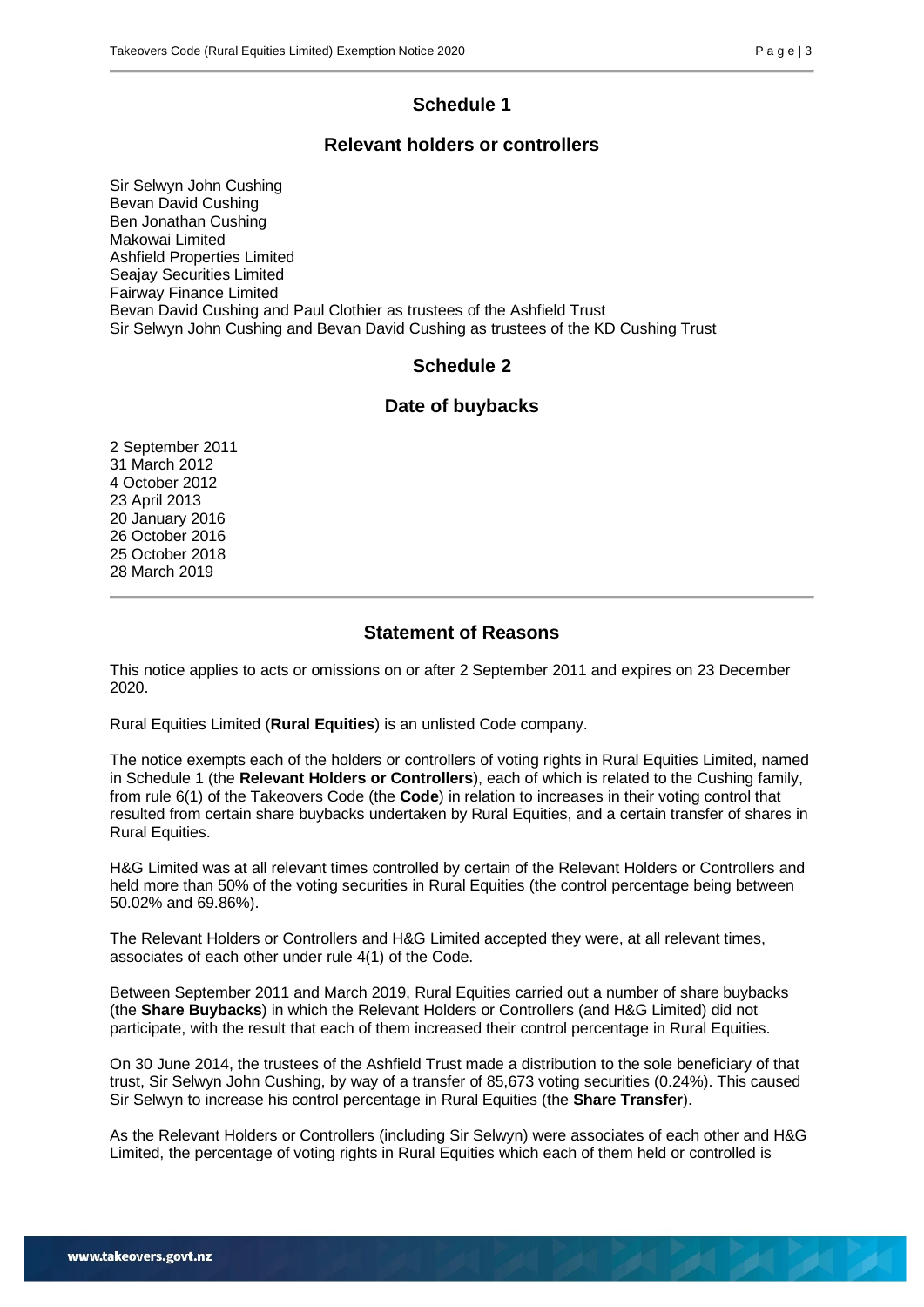- each of the Relevant Holders or Controllers increased their control percentage following the Share Buybacks, and when aggregated with that of their associates, held or controlled more than 20% of the voting rights in Rural Equities; and
- Sir Selwyn Cushing acquired 0.24% in voting rights in Rural Equities from the Share Transfer, and therefore increased his control percentage, and when aggregated with that of his associates, held or controlled more than 20% of the voting rights in Rural Equites.

Accordingly, each of the Relevant Holders or Controllers increased their control percentage, and, under rule 6(1) of the Code, was only permitted do to so in compliance with rule 7 of the Code.

The Relevant Holders or Controllers advised the Takeovers Panel (the **Panel**) that they had been operating on the understanding that, because they were associated with H&G Limited, they could each rely on the "creep" exception in rule 7(e) of the Code to increase their control percentage by 5% (in aggregate) over any 12-month period as they had an aggregate control percentage of more than 50%.

However, in order to rely on rule 7(e) of the Code, a person must have a control percentage of more than 50% of the voting rights of the Code company. Persons who are merely associates and have an aggregate control percentage of more than 50% amongst those associates cannot rely on the Code by virtue of their aggregated control percentage.

H&G Limited and its upstream parties (in that capacity) were the only persons that could rely on rule 7(e). Each of the Relevant Holders or Controllers could not rely on rule 7(e) as they each had a control percentage of less than 50%.

The relevant increases in control percentages by the Relevant Holders or Controllers and Sir Selwyn Cushing had been eliminated on or before 10 December 2020. However, they were unable to rely on Clause 5 of the Takeovers Code (Class Exemptions) Notice (No 2) 2001 (the **Buyback Class Exemption**) as the relevant increases were not eliminated within the specified time limits, and the voting rights in relation to those securities had been exercised before those increases were eliminated.

Accordingly, in the absence of an exemption, the Relevant Holders or Controllers and Sir Selwyn would remain in breach of the Code in respect of the Share Buybacks and the Share Transfer.

The conditions of the exemption are designed to ensure that the underlying purpose of the Code is fulfilled. Accordingly, the exemptions apply only if, –

- each of the Relevant Holders or Controllers has subsequently decreased its holding or control (as applicable) of voting securities to, or below, the percentage of voting securities held or controlled (as applicable) by that person immediately before the increase in their voting control resulting from the Share Buybacks and/or the Share Transfer; and
- any exercise, during the period from 2 September 2011 to 10 December 2020 (the **Applicable Period**), by a Relevant Holder or Controller of any of the voting rights comprising the increase in that person's control percentage resulting from the Share Buybacks and/or the Share Transfer did not affect the outcome of any ordinary or special resolution passed by the shareholders of Rural Equities during the Applicable Period.

The Panel considers that it is appropriate and consistent with the objectives of the Code to grant each of the Relevant Holders or Controllers an exemption from rule 6(1) of the Code in relation to increases in voting control that resulted from the Share Buybacks because, –

• buybacks can lead to persons inadvertently increasing their voting control in breach of the Code. The Buyback Class Exemption provides a mechanism for dealing with such increases in a manner consistent with the objectives of the Code;